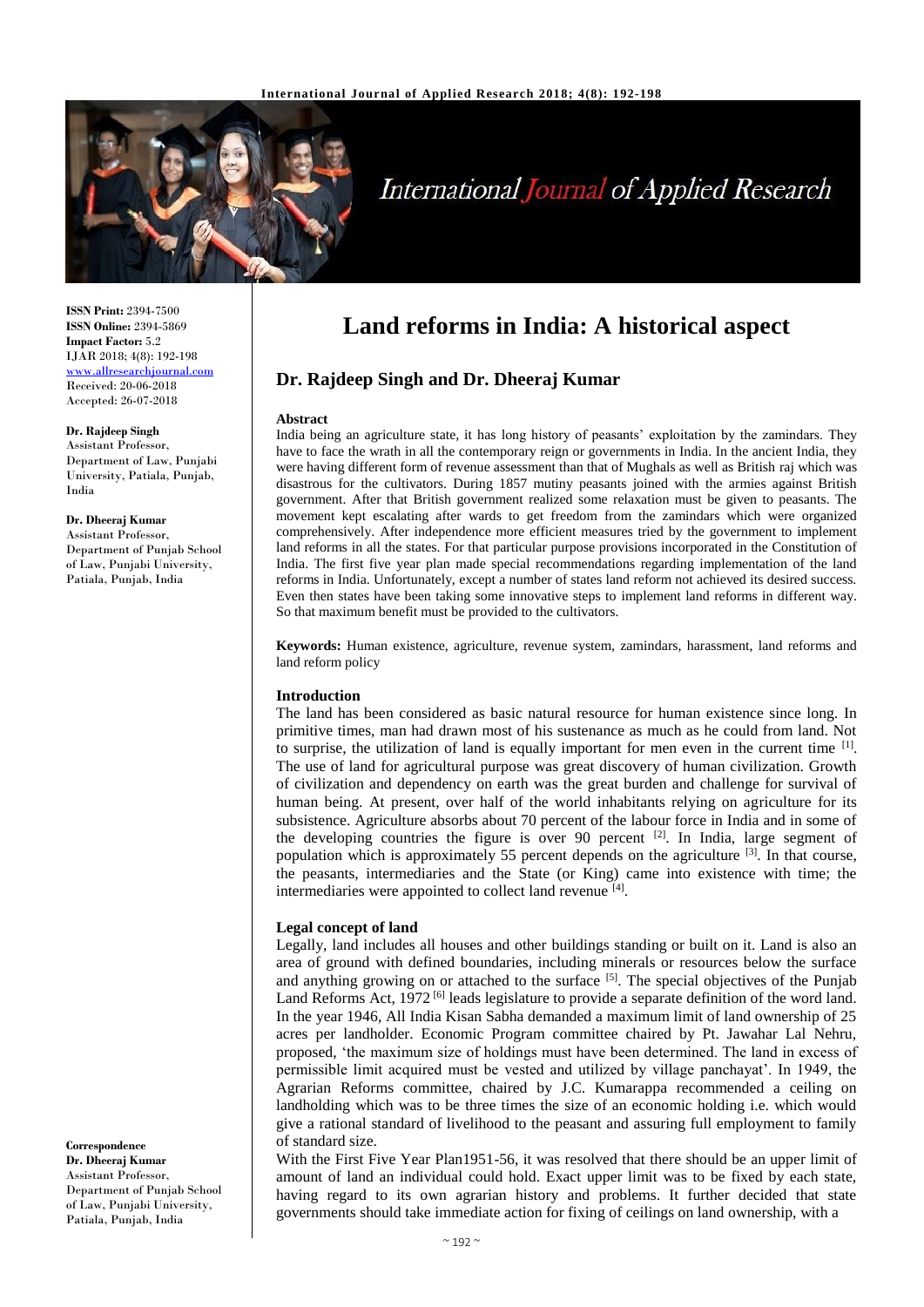view to distribute the land. In order to implement measures, legislature in Punjab passed two Acts  $[7]$  with respect to ceiling on the land.

#### **Agriculture and land arrangement in ancient India**

The origin of agriculture could be traced to early human attempts settling down in agreeable environments and gradually exploiting resources which were found easily accessible [8]. In the course of time, humans gained practical knowledge of their growth characteristics, factors favorable for their fostering as well as reproduction. When humans got assured of an enough supply of products, some of which they could store for a reasonable period, they started to settle at particular place indulging in plant domestication on very small scales. The Vedic people had given great importance to agriculture. Similar ideas are also mentioned in *Athervaveda*. Vedic time agriculture was regarded as noble occupation [9].

In the ancient times, we found  $12$  types  $[10]$  of land depending on fertility of the soil, irrigation and physical characteristics [11]. In ancient India, land revenue system was based on the productivity and type of soil. The *Arthashastra* [12] provides that the high ground and lowlands should have been recorded differently. Revenue rates were  $1/10<sup>th</sup>$  as per *Kautilya* primarily, but later it was mentioned regarding two type of taxes *viz*. *Bali* and *Shudbhaga* which fixed at the rate of 1/6th . *Megasthenes* has also acknowledged that *Maurya* officers were likely concerned for the assessment and consideration of alluvial deposits for revenue [13]. The village panchayat had large powers, both executive and judicial. Land was too distributed by this panchayat, which also collected taxes out of produce and paid government's share on behalf of village  $[14]$ . It has been observed that, in ancient India, the system of revenue assessment was based on the method of analysis and demarcation of soil according to its yield.

### **Agricultural and land reformative measures in Mughal period**

The study of agrarian system in Mughal India also presents a different picture of land relation and revenue system. In the Mughal period, land revenue system was based not only on the types and quality of land but it also based on the area for agriculture held by farmers. Renowned historian *Irfan Habib* in his book [15] mentions, "Raja Toddar Mall played an important role formulating the revenue system in Mughal administration. He measured the land primarily for assessing the revenue on it". It is obvious that while the land actually cropped can precisely be determined. The word "cultivable" is open to many definitions, and it is difficult to say whether Mughals and modern (British-Indian) statistician used the same criteria, if indeed, either of them used uniform criteria at all. The *Ain-i-Akbari* provides revenue rates for sixteen crops of the *rabi* harvest cultivated in all revenue circles for Agra province, and for twenty-five crops of the *kharif* harvest, cultivated in all circles of the province [16].

As already mentioned, the central attribute of the agrarian array under Mughals was the separation from peasant of his surplus produce as land revenue being major source of state exchequer. Succeeding studies of Mughal India have shown that it was a tax on crops and different from land revenue as conceived by the British [17]. Observations made by some of foreign traveler visiting India in the sixteenth and seventeenth centuries holding unanimously to the view that

the king was the owner of soil. The British officials took that doctrine as an excuse, to maintain that, the East India Company had inherited a universal right of ownership over land from its predecessors [18].

There was, most important of all, the question of rights and status of peasants themselves. The condition of peasants generally approximated to the lowest possible levels of subsistence. The central feature of agrarian system of Mughal India was to transfer from peasant of his surplus produces largely by way of exaction of land revenue. That means peasants cannot earn more than their mere subsistence. Peasants were left to bear practically all the risks from the inconsistency of harvests. Position of peasants in Mughal period in relation to land offers a sharp contrast to that of his descendant living under modern landlordism created under the British rule. The great weapon in hands of the landlord has been the threat of evicting his tenantry [19].

## **Zamindari system in India**

Much controversy has centered on the question whether it is wholly a creation of British rule. Generally accepted view seemed to be that the zamindar in Mughal time was really a "vassal chief" and could not exist in directly administered territories of the empire. *Firuz Shah Tughluq* in 1353 speaks of zamindars as comprising "headmen, government appointed land-holders and landowners" [20]. The word zamindar still continued to be applied in Mughal period to chiefs in general. Zamindars served as an agency to the state for collection of revenue and exercised significant authority in governmental and social affairs. Zamindars were very influential class and could have been found in entire Mughal Empire. Hereditary succession to zamindari was the general rule [21] .

In Mughal times estimation was incoherently made for *kharif* and *rabi* crops. After the evaluation an agreement called *patta*, or *qaul-e-qarar* was signed mentioning rate of revenue demand. The cultivators were supposed to give *qabuliyat* (acceptance) in return imposed on him, stating time and mode of payments'  $[22]$ . In Mughal period crop sharing was considered the best method of revenue measurement and compilation. By this system the state and cultivators shared the risk of seasons jointly. Two types of methods are as follows:

- 1) *Dambandi/Kankut***:** The term *kankut* is formed of two words *kan* and *kat*. The word *kan* refers to grain and *kat* represent to estimate. Similarly, *dam* stands for grain and *bandi* refers to determining anything. This was the system where grain yield and production was predicted. In *kankut*, firstly, the field was calculated by official tools. Then, as per productivity of *bigha* wise, average and Bad Lands were anticipated and revenue was fixed accordingly.
- 2) **Zabti:** It was the vital method of assessment in Mughal time. Sher Shah Suri was responsible to develop this method of assessment. In Akbar's reign, the system was revised for many times before it took to the final shape.

### **Agriculture and condition of farmers in state of Punjab**

The conquests of Sikhs and fixed colonies of the Sikh people covered the vassal principalities in the hills, the former Mughal provinces of Lahore and Kashmir, more than half of Multan, nearly a third of Delhi and a considerable part of the province of Kabul. During the period of Sikh rule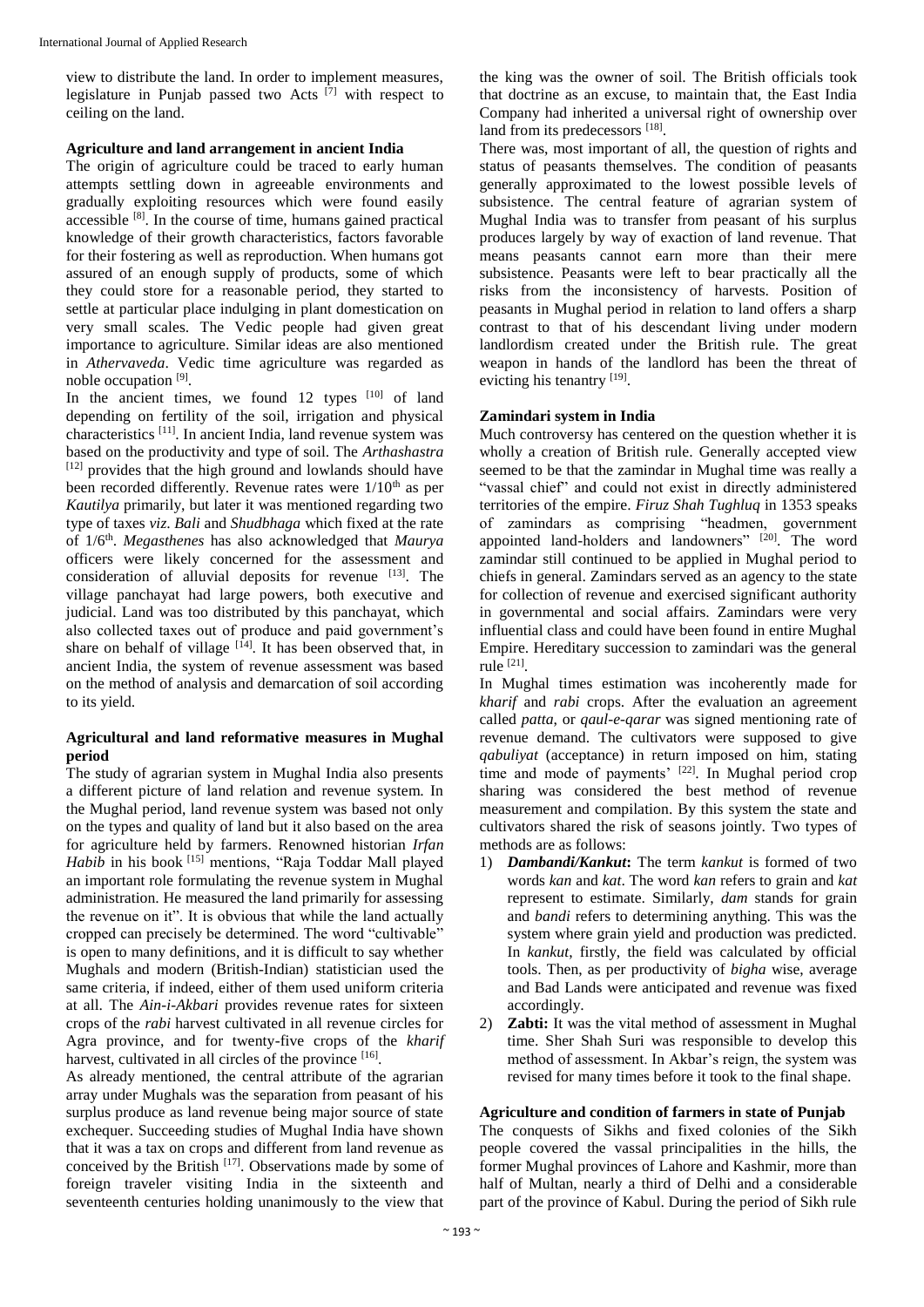most of the area covered by the principalities of vassal chiefs in hills remained outside the direct control of Sikh rulers. Over the trans-Indus territories, Sikh rule lasted for only fifteen to twenty years. Only the province of Lahore did the sovereign Sikh rule lasts for nearly half a century to ninety years [23].

Belonging to the peasantry class, Sardars of Punjab acknowledged the importance to agriculture and agricultural activities in their respective areas. So, they decided to revive the prosperity of peasants and development of the agriculture. A state of high cultivation in Sikh territories and the rent was moderate generally collected in kind and during any disputes the cultivator was never molested  $[24]$ . The method used for the assessment and collection of land revenue was similar to Mughals. Taking into account the whole of Punjab, it appears that the system of *zabt* was most prevalent for the assessment and collection of land revenue followed by *batai* and *kankut*. In the case of *kankut* collection of revenue was generally made in cash, and in case of *batai* the share of government could be sold on the spot. Rates of the assessment for *kankut* and *batai* were generally one-half and rates in the case of *zabt* were about 40 percent of the estimated yield <sup>[25]</sup>. In the areas of the Sikh ascendancy, it seems that the methods adopted to determine land revenue were simple and unscientific and every care was taken to protect the interest of peasants [26].

#### **Land reorganization and position of peasants in British period**

It is worth looking into the effects of colonial exploitation of Indian peasants. British economic policies and the new land revenue arrangements distorted the agrarian structure and ruined the peasantry. Condition of peasants very dejected during the colonial era. It is a well-recognized fact that India remained principally an agricultural state. The overwhelming majority of the population depends on agriculture. In the cosmic zamindari areas, peasants were left on the mercy of zamindars that rack-rented them and forced them to pay the illegal dues.

In ryotwari areas, the government itself levied significant land revenue. This obligated the peasants to have a loan from the moneylenders that leads their land to go in the hands of landlords <sup>[27]</sup>. The British policies revolved around getting maximum income from land without caring much about the interests of the cultivators. They abandoned the age-old system of revenue administration and adopted in their place a ruthless policy of revenue collection, to that end, the British principally adopted three types of land tenures. Some of the areas [28] of colonial state were brought under zamindari system or the Permanent Settlement. The second revenue system, called mahalwari settlement, was introduced in about 30 percent area <sup>[29]</sup> of British Raj. The ryotwari system covered about 51 percent of the area under Raj comprising parts of the Bombay and Madras Presidencies, Assam and certain other parts of British India.

### **Zamindari system in British period**

Zamindari system was introduced by Cornwallis in 1793 by the Permanent Settlement Act in Bengal, Bihar, Orissa and Varanasi. Before this, the East India Company got the rights of Diwani to control the revenues of Bengal, Bihar and Orissa. In the beginning, they carried on with the old system of revenue collection. In 1773, Warren Hastings auctioned the right to collect revenue to the highest bidders. But he

failed in that experiment. Nevertheless, the amount of revenue put to the highest rates by zamindars, the actual assessment remained different year to year. This caused volatility in the Company's revenue collection. That was the point when the thought emerged for fixing the land revenue at permanent basis  $\left[30\right]$ . In that system the zamindars recognized as the owners of the land as long as they paid revenue to the East India Company regularly. The ownerships were made inherited and transferable. On the other hand, the peasants were reduced to the lower position of measly tenants and were disadvantaged of long-standing and customary rights to the soil  $[31]$ . The sum of revenue that zamindars had to pay to the Company was firmly fixed. In other words, the Company got 89 percent leaving marginal portion of the land revenue with the zamindars.

The realized proceeds had been divided into 11 parts.  $1/11<sup>th</sup>$ share goes to zamindars and  $10/11<sup>th</sup>$  to the Company. The method was bitterly criticized on the ground that it was adopted with unjustifiably. The blatant defect of this arrangement was that no attempt was made ever either to survey the lands or to assess their value. The assessment was made roughly on the basis of accounts of previous collections and it was done in an irregular manner. This had resulted in a great deal of misery amongst the peasants and farmers. The peasants were left on the mercy of zamindars that raised the rents to unbearable limits [32].

## **Ryotwari system**

Ryotwari System was brought by Thomas Munro in 1820. In this particular system the ownership was transferred to the peasants and the government assessed the tax straightly from the cultivators. There was no intermediary like zamindars between peasants and the government. As long as peasant paid the revenue in time, the peasant was not evicted from the land. The revenue rates in this system fixed 50 percent for dry lands and 60 percent for an irrigated land which prevails for a particular time periods such as 20 to 40 years. In this system, the peasant was held personally responsible for direct payment of land revenue to the government. The revenue official indulged in harsh measures with the peasants for non-payment or delayed payment [33]. The cultivators shortly understood that the large number of zamindars had been substituted by one giant zamindar (*i.e.* State) and if they failed to pay land revenue properly, their land would have been sold. The government, later unequivocally declared that land revenue, in fact, was a rent and not tax [34].

### **Mahalwari system**

Lord William Bentick introduced this system in North-West Frontier, Central Province, Punjab, Agra, Gangetic Valley, *etc* of British India in1833 [35]. The Mahalwari system have some similar features of both zamindari and ryotwari system. The area was divided into mahals in this system. Each mahal consisted one or more than one village and village committees were accountable to collect the taxes. This system also eliminated middlemen between the government and the village community, yet its benefit was largely enjoyed by the government [36].

By this system, the British brought a new form of private property in such a way that the benefit would only go to them and not to cultivators. In whole country, land was subject to sale, mortgage and alienable. The government would have found it very difficult to collect revenue, if the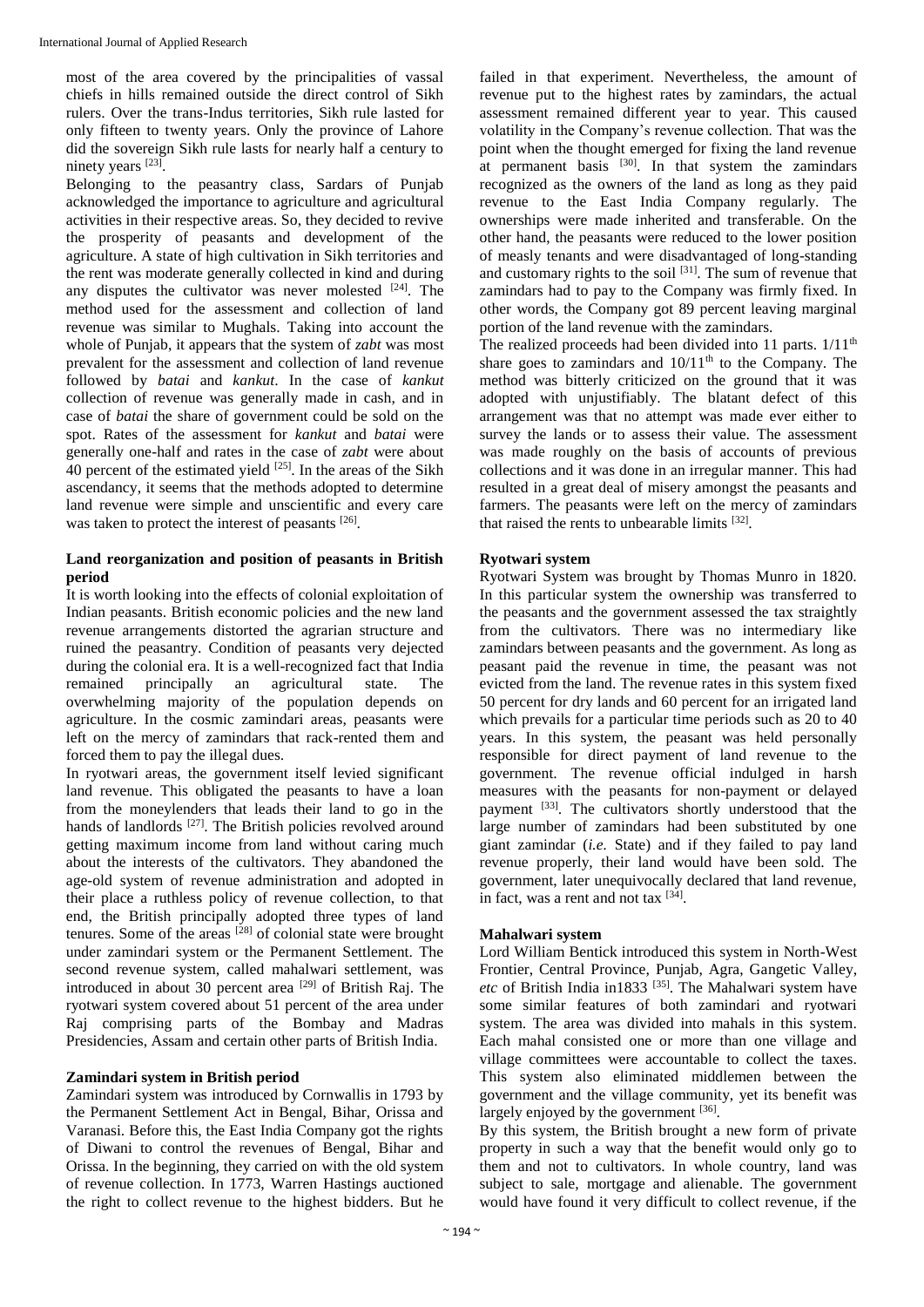land had not been made transferable by any of said method. So the cultivators have to borrow money on the security of their land or even sell a part of it and pay land revenue  $[37]$ . This system proved to be disastrous for the farmers in coming years, where this system compelled farmers to borrow or took loans from the moneylenders to pay land revenue [38] .

#### **Peasants movement in India**

The exertion was started for recognition of peasants' right by 1857 mutiny. The major causes of their dissatisfaction were not assigning ownership rights to the peasants and abolish of zamindari system. After the *Indigo Revolt* of 1859-60 in Bengal the British government was required to pass the Tenants Occupancy Rights Act, 1859 <sup>[39]</sup> giving some rights to the tenants. During the movement, peasants were acknowledged of the laws, their rights and capability to organize for peaceful protest. British government again compelled to pass the Bengal Tenancy Act, 1885 for the protection of tenants from the worst aspects of zamindari oppression, though it was imperfectly implemented [40].

Indian National Congress also agitated to get the land revenue fixed permanently on lower scales, so that enhancement of land revenue should not happen inconsistently [41]. Another movements of *Non-cooperation*  and *Khilafat* movement raising demands like security of tenure and abolition of illegal exaction in any form. Regarding land reform measures, resolution was passed in *Karachi session* to recognize certain rights of the peasants as fundamental rights  $[42]$  to be included in future Constitution of India<sup>[43]</sup>.

The Congress election campaign received massive response and once again aroused the political consciousness and energy of the people in 1937 election. In its election manifesto reaffirmed the restoration of civil liberties, the removal of disabilities on grounds of sex and untouchability, the radical transformation of the agrarian system, substantial reduction in rent and revenue, scaling down of the rural debts and provisions of cheap credit. The Congress government was committed to liquidate British rule took charge of administration under a constitution, which could moreover be taken away from the Indians whenever the imperial power so desired. The Congress Governments attempted and brought schemes to pass several legislations to improve peasants' conditions [44].

### **Land reforms in Post-Independence**

The spirit of our Constitution provids in the preamble which ensures the Equality and Equal Opportunity before the Law, Justice of Social, Political and Economic secures among the people of India. Our leaders had dreamt of promulgating all these cherished goals through land reforms and deliberated the need of land reforms prior to independence. The *Agrarian Reforms Committee* [45] under chairmanship of Shri J.C. Kumarappa had proposed plans to put together land reform policies in independent India. The committee was of the view that:

- I. All intermediary concerns must abolished and land belong to the tiller;
- II. Excluding widows, minors and other disabled persons, land leasing to be prohibited.
- III. All tenants cultivating for 6 years must be granted occupancy rights;

IV. Tenants must given the option to acquire holdings at fair value to be ascertained by the tribunal;

#### **Zamindari and intermediaries abolition acts**

First Five-Year Plan had clearly brought the land related strategy to be undertaken for proper land reforms. Majority of the states passed laws [46] for zamindari abolition and similar cruel land occupancy systems. The tenancy refers to the relationship among the land holder and the tiller of the soil. Many land owners were not cultivating lands by their own but handing over it to the tillers and receiving rent for that. These types of owners were known as absentee landlords. Increasing population was the obvious reason of this situation. In 1955, the total number of families dependent on agriculture was 23.6 percent belonging to the tenant. The National Sample Survey Organization<sup>[47]</sup> laid down that, the land leased out differed from 11 percent to 26 percent in different states. This necessitated the enacting of legislation for tenancy reforms.

All states fixed different rates of rents to be applicable in the state. For instance, Rajasthan, Gujarat and Bombay fixed one-sixth of the gross produce as the maximum rent; whilst Punjab fixed one-third as rent of the produce. Then it was discovered that the eviction of tenants took place on large scale for resumption of personal cultivation. As a result of tenancy legislations in India, it was reported by draft Fourth Five Year Plan that three million tenants or share croppers became the land owners. Uttar Pradesh was the vanguard in this process. The next in line was Maharashtra where 13.56 lakh tenants acquired ownership rights. The ultimate object of the reforms is "land to the tiller". The land reform procedures adopted by the states after independence, provided the basis for agricultural developments that took place in the country later on [48].

#### **land and tenancy reforms in state of PUNJAB**

The land and tenancy reforms have been started in Punjab soon after the independence. At the time of independence state of Punjab has been divided in two regions, one was Punjab region and other was PEPSU means the Patiala and East Punjab States Union. In both of these regions there was two different legislations  $[49]$  were prevailing. The object of these two legislations was to provide for security of land tenures and other incidental matters. These were the special Acts in matter of land tenure and intended to help the tenants in matter of arbitrary ejectments. It provided greater security of tenure and a summary remedy for recovery of rent and adjustment of tenants in the smaller and simpler case. The PEPSU Act has been enacted in the region as a measure of agrarian reforms as to curtail situation of deteriorated and strained relation of the tenants with landlords <sup>[50]</sup>. This Act also provides the ceiling limit, surplus area and scheme for utilization of surplus land for agriculture worker and tenants who have land holding less than five standard acres [51].

## **The Punjab land reforms ACT, 1972**

This Act had been passed by the Punjab Legislative Assembly after long debate to fulfill the Constitutional mandate. It has been enacted to give effect to the recommendations of the Land Reforms Committee appointed by the government of India evolving a national policy to secure additional land for the distribution. This Act suitably reduces the limit of permissible area and makes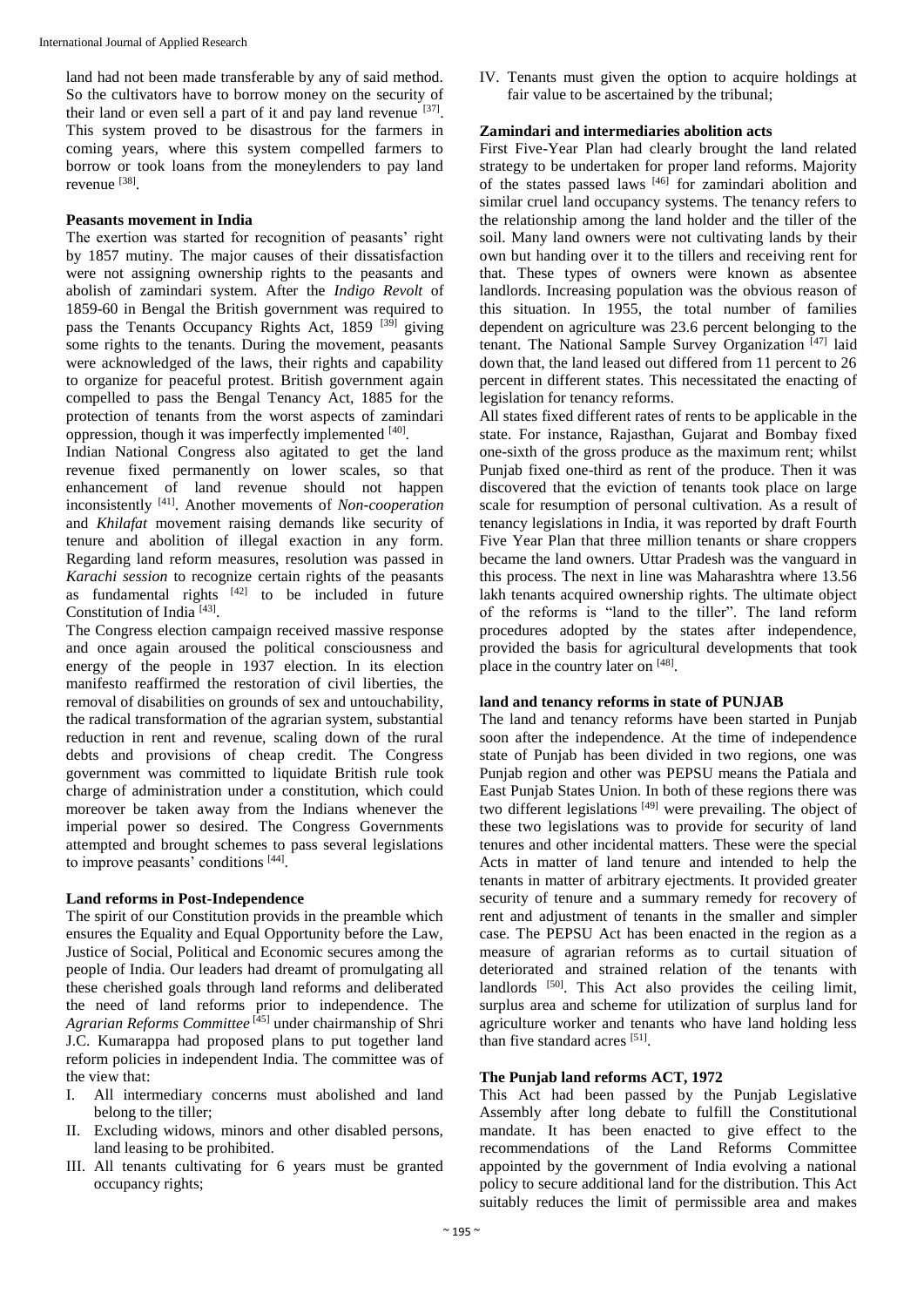family a unit for the purpose of permissible area and thereby intends to acquire surplus area for allotment to the landless persons  $[52]$ . The key features of this Act were to bring radical changes in the agrarian economy and comprehensively mechanization of farming. On the other hand, the important idea of the Act was to carry out cherished principles of Article 39 (b) and (c)  $[53]$  of the Indian Constitution. This Act hence, placed a ceiling on the agricultural land which a person or family may hold [54].

Harchand Singh, MLA Committee [55] was formed in Punjab to unearth corruption in land reforms. The complaints were received by the government of Punjab regarding misappropriation of land by the high officials and a number of legislators colluding revenue departments. The important aspects of this committee was to confine its enquiry to the disposal of the 'Surplus rural evacuee agricultural land' transferred in different categories by the central government to the states through a package deal in  $1961$  [56]. That land was to dispose of by an open auction which provided an opportunity to many, even who were not eligible to bid in the auction, to purchase big chunks of land on cheap rates. This was the tragic outcome of the policy frustrated the cherished ideology of 'land for landless tillers.'

The committee had observed that the land was purchased under fictitious name which was called '*Benami*'. To prohibit the *benami* transactions in property the Law Commission of India submitted two Reports [57] to the Central government in 1973 and 1988. The problem of *benami* has been tackled by the Central government by promulgating the *Benami* Transactions (Prohibition) Act, 1988 on the recommendation of the Law Commission Report [58] which was amended in 2016. The Benami Transaction (Prohibition) Amendment Act, 2016 has taken the place of old law on  $1<sup>st</sup>$  of November, 2016<sup>[59]</sup>.

### **National land reforms policy, 2013**

To deal with a number of significant issues associated to land, the requirement for a National Land Reforms Policy is more vital today than ever before. The Government of India has prepared a Draft of National Land Reforms Policy for the proper implementation of the land reforms in India. According to new system and taking into consideration the new aspects of land relations, it will be based on utilization of land for industries, homestead of homeless, other agricultural or non-agricultural [60]. Recognizing the need for land among the poorer section of the society, many state governments had come up with land distribution programs to facilitate land ownership for the poor.

The government land which is vacant and is fit for cultivation was assigned to the landless poor for cultivation purposes. Similarly the land which is suitable for dwelling purposes was given to the rural poor for their housing/homestead purposes. In addition to the government lands, other categories of land like the ceiling surplus land, Bhoodan lands etc. were also distributed to the landless poor for cultivation  $[61]$ . Despite that the condition of the tenants has been remaining identical as it was in the preceding time. It is an imperative for the governments to consider the situation of the tenants who have been consisting large part of the peasantry in Punjab and India.

#### **Conclusion**

Land is the main source of human existence. Human being developed many systems for utilization and management of land in every civilization. Zamindary system, Ryotwary and Mahalwary system is the one of the best example of Indian land management and reforms. With the passage of time there is always need to change the law according to requirements and demands of society. For this purpose every state enacted laws according to new socio-economic changes. Land reform measurement is based upon constitutional spirit and first five year plan. So, in India ceiling laws for termination of zamindary system, utilization of surplus land and distribution of surplus land among landless people is the one of the great reflection of welfare nature of Indian constitution.

#### **References**

- 1. Mather AS. Land Use 1 Longman London and New York, 1986.
- 2. Russell King, Land Reform: The Italian Experience 1 Butterworth Publisher London, 1973.
- 3. Manjula S, Roma Chatterjee. India 2015: A Reference Annual 85 Publication Division, Ministry of Information and Broadcasting, Govt. of India,  $59<sup>th</sup>$  ed. 2015.
- 4. Bipan Chandra*.* India since Independence 509 (Penguin Books India, New Delhi, 2008.
- 5. Available at https://definitions.uslegal.com/l/land/ last visited on 15/07/2018.
- 6. Punjab Act No. 10 of 1973.
- 7. The Punjab Security of Land Tenures Act, 1953, and the PEPSU Tenancy and Agricultural Lands Act, 1955.
- 8. Irfan Habib, The Agrarian System of Mughal India 1556-1707 1 Oxford University Press, New Delhi, 3rd edn. 2014.
- 9. Available at http://www.bsmancientbharat.in/index.php/item/297-agriculture-inancient-indian-vedic-period-part-1 (last visited on 17/07/2018).
- 10. Urvara (fertile), Usara (barren), Maru (desert), Aprahata (fallow), Sadvala (grassy), Pankila (muddy), Jalaprayamanupa (watery), Kaccha (land contiguous to water), Sarkara (land full of pebbles and pieces of limestoe), Sarkaravati (sandy), Nadimatrka (land watered from a river) Devamatrka (land watered by
- rain)<br>11. Available at http://www.bsmancientbharat.in/index.php/item/299-agriculture-inancient-india-soil-classification-and-land-use-part-3 (last visited on 17/07/2018).
- 12. Written by the Acharya Chanakya (*Kautilya*) 2100 or 2200 years ago.
- 13. Available at https://www.quora.com/How-was-landrevenue-system-practised-in-ancient-India (last visited on 18/07/2018).
- 14. Jawahar Lal Nehru. The Discovery of India 266 (Penguin Random House Publication, Gurgaon 2004).
- 15. Supra note 8 at 3.
- 16. Supra note 8 at 40.
- 17. Available at http://www.cssforum.com.pk/css-optionalsubjects/group-iv/history-pakistan-india/27074-mughalland-revenue-system.html (last visited on 21/07/2018).
- 18. Supra note 8 at 123.
- 19. Id at 135.
- 20. Id at 170.
- 21. Available at http://www.preservearticles.com/2011103016231/short-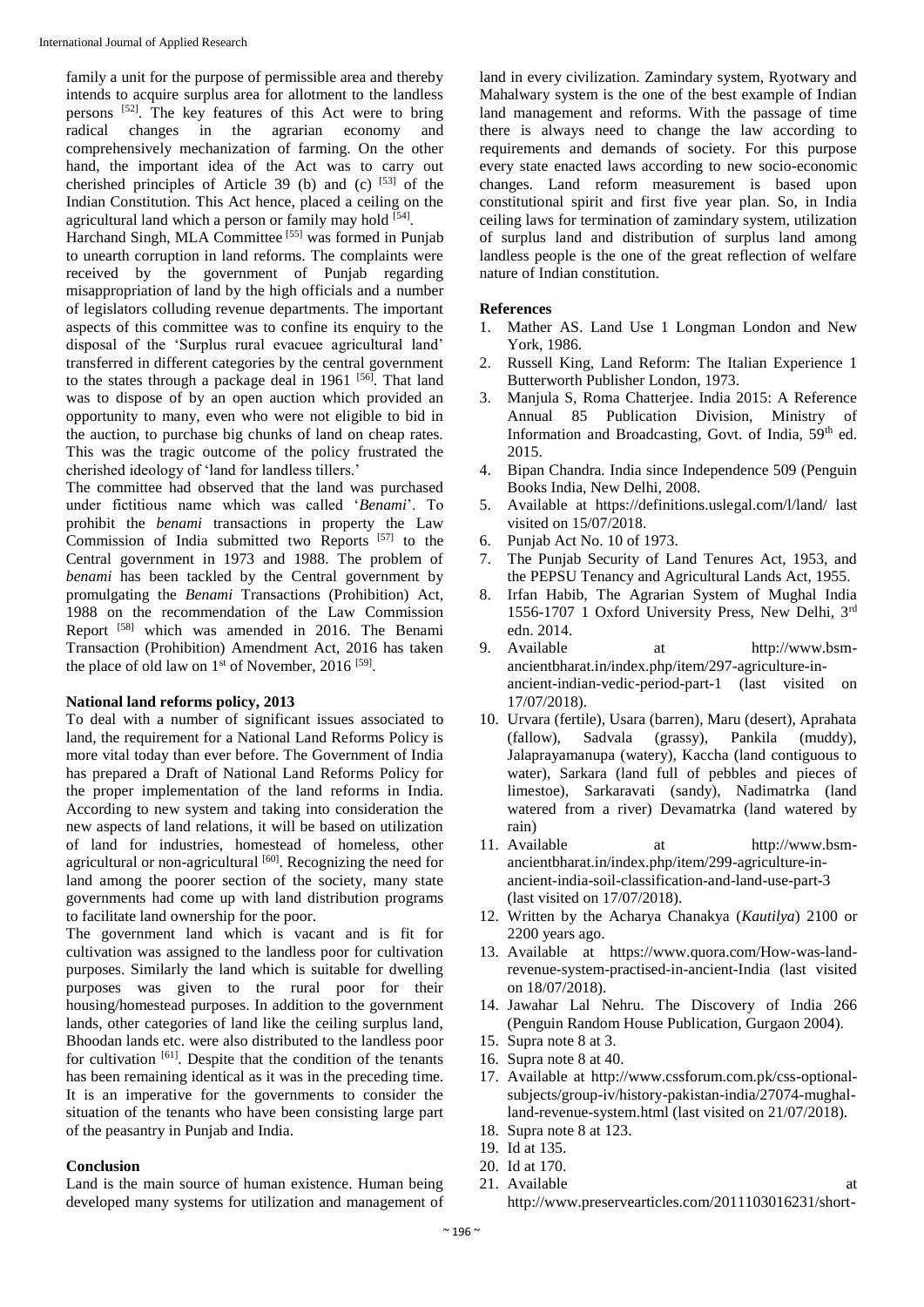essay-on-the-role-of-zamindars-during-mughalperiod.html (last visited on 21/07/2018).

- 22. Ibid.
- 23. Indu Banga, Agrarian System of the Sikhs 1 (Manohar Publications, New Delhi 1978).
- 24. Teja Singh and Ganda Singh, *A Short History of Sikhs*, vol. I (1469-1765) 557 (Publication Bureau, Punjabi University, Patiala 2006).
- 25. Noman Ahmad Siddiqi, Land Revenue Administration under Mughals (1700-1750) 47-48 & 56-58 (Asia Publishing House, Aligarh Muslim University, 1970).
- 26. Surjit Singh Gandhi, Sikhs in the Eighteenth Century 362 (Singh Brothers, Amritsar 1999).
- 27. Bipin Chandra. India's Struggle for Independence 50 (Penguin Random House Publication, Gurgaon 2016).
- 28. Bengal, Bihar, Banaras, Division of the North-Western Provinces and Northern Karnataka.
- 29. North Western Provinces, Central Provinces and Punjab.
- 30. Monica Roy, Settlement of Land during the British Rule, Available at http://www.historydiscussion.net/britishindia/settlement-of-land-during-the-british-rule-indianhistory/6328 (last visited on 29/07/2018).
- 31. Ibid.
- 32. Available at a state of  $\alpha$  at a state of  $\alpha$  at a state of  $\alpha$  at a state of  $\alpha$  at a state of  $\alpha$  at a state of  $\alpha$  at a state of  $\alpha$  at a state of  $\alpha$  at a state of  $\alpha$  at a state of  $\alpha$  at a state of  $\alpha$ http://www.preservearticles.com/2011090412855/essay -on-impoverishment-of-the-peasantry-in-india-underbritish-rule.html (last visited on 27/07/2018).
- 33. Available at a state of  $\alpha$  at a state of  $\alpha$  at a state of  $\alpha$  at a state of  $\alpha$  at a state of  $\alpha$  at a state of  $\alpha$  at a state of  $\alpha$  at a state of  $\alpha$  at a state of  $\alpha$  at a state of  $\alpha$  at a state of  $\alpha$ http://www.indiaagronet.com/indiaagronet/agri\_econo mics/CONTENTS/Land%20Tenure.html (last visited on 27/07/2018).
- 34. Supra note 30.
- 35. Supra note 32.
- 36. Available at http://www.drishtiias.com/upsc-exam-gsresources-Land-Revenue-Systems-During-British-Rule (last visited on 27/07/2018).
- 37. Supra note 33.
- 38. Supra note 27.
- 39. Act no. X of 1859.
- 40. Supra note 27 at 51-55.
- 41. A. M. Zaidi, (ed.) Not by a Class War a Study of Congress Policy on Land Reforms during the Last 100 years (Resolutions of Indian National Congress, 1888 Allahabad, 1889 Bombay, 1893 Lahore) 14-15 (Publication Department, Indian Institute of Applied Political Research, New Delhi 1985).
- 42. Which were as follows:
- A. Substantial reduction in agricultural rent or revenue paid by the peasantry and in case of uneconomic holdings, exemption for rent for such periods as may be necessary.
- B. Relief of agricultural indebtedness and control of usurydirect and indirect.
- C. Labour to be freed from serfdom or conditions bordering on serfdom.
- D. Peasants and workers shall have the right to form unions to protect their interests.
- E. Imposition of a progressive income tax on agricultural income above a fixed minimum.
- 43. Bipan Chandra, India since Independence 515 (Penguin Books India, New Delhi 2008).
- 44. Supra note 27 at 322-323.
- 45. 'Congress Agrarian Reforms Committee' appointed on the suggestion of the Revenue Ministers' Conference, Delhi in 1947 by the Congress President Dr Rajendra Prasad under the chairmanship of Sh. J. C.Kumarapa, which submitted its Report on  $9<sup>th</sup>$  July 1949. The Report suggested a very low ceiling on ownership holdings and a policy of 'land to the tiller' as a programme to transform Indian Agriculture.
- 46. 1) The Bihar Land Reforms Act, 1950 (Bihar Act No. 30 of 1950); 2) The Utter Pradesh Zamindari Abolition and Land Reforms Act, 1950 (Uttar Pradesh Act No. 1 of 1951); 3) The Bihar Displaced Persons Rehabilitation (Acquisition of Land) Act, 1950 (Bihar Act No. 38 of 1950); 4) The Punjab Security of Land Tenures Act, 1953 (Punjab Act No. 10 of 1953); 5) The Kerala Land Reforms Act, 1963 (Kerala Act No. 1 of 1964); 6) The Punjab Land Reforms Act, 1972 (Punjab Act
- No. 10 of 1973); etc. 47. The National Sample Survey: (8<sup>th</sup> Round July 1954-March 1955) *First Report on Land Holdings Rural Sector*, Vol. 10 (Eka Press, Hyderabad 1958).
- 48. Available at a state of  $\alpha$  at a state at a state of  $\alpha$  at a state of  $\alpha$  at a state of  $\alpha$  at a state of  $\alpha$  at a state of  $\alpha$  at a state of  $\alpha$  at a state of  $\alpha$  at a state of  $\alpha$  at a state of  $\alpha$  at a st https://www.indiaagronet.com/indiaagronet/agri\_econo mics/CONTENTS/Land%20Tenure.htm (last visited on 02/08/2018).
- 49. The Punjab Security of Land Tenures Act, 1953 and the PEPSU Tenancy and Agricultural Lands Act, 1955.
- 50. Desai AR. Rural Sociology in India 279 (Popular Prakashan, Bombay 1980).
- 51. The PEPSU Tenancy and Agricultural Lands Act, 1955 Section 32-J.
- 52. Narula DP. Punjab and Haryana Land Laws 103 (Allahabad Law Agency, Faridabad, 2015).
- 53. Which provides the ownership and control of material resources of the community are so distributed as best to sub-serve the common good, and spells that the operation of the economic system does not result in the concentration of wealth and means of production to the common detriment.
- 54. Harshali Chowdhary, Punjab and Haryana Land Laws 323 (Central Law Publication, Allahabad, First ed. 2016).
- 55. The Enquiry Committee of Legislators, Appointed by Government to probe into the setting up of Sizeable Agricultural Farms on Evacuee Lands by Officers, their relatives and other influential Public Men. The Committee was headed by Mr. Harchand Singh, MLA. Other members of the Committee were Shri Jaswinder Singh Brar, MLA; Shri Darshan Singh K.P.MLA; Shrimati Gurdev Kaur, MLA; Shri Darshan Singh Canadian, MLA; shri Satpal Singh Randhawa, MLA; Shri Brij Lal Goel, MLA and Chaudhary Darshan Singh, MLA.
- 56. Cultivable land about 80,000 standard acres, banjar land about 111,000 acres and gairmumkin land (which was not known) about 103,344 ordinary acres during 1961- 62.
- 57. 57th Report of Law Commission of India 1973 on Benami Transactions, Ministry of Law, Justice & Company Affairs, Government of India.